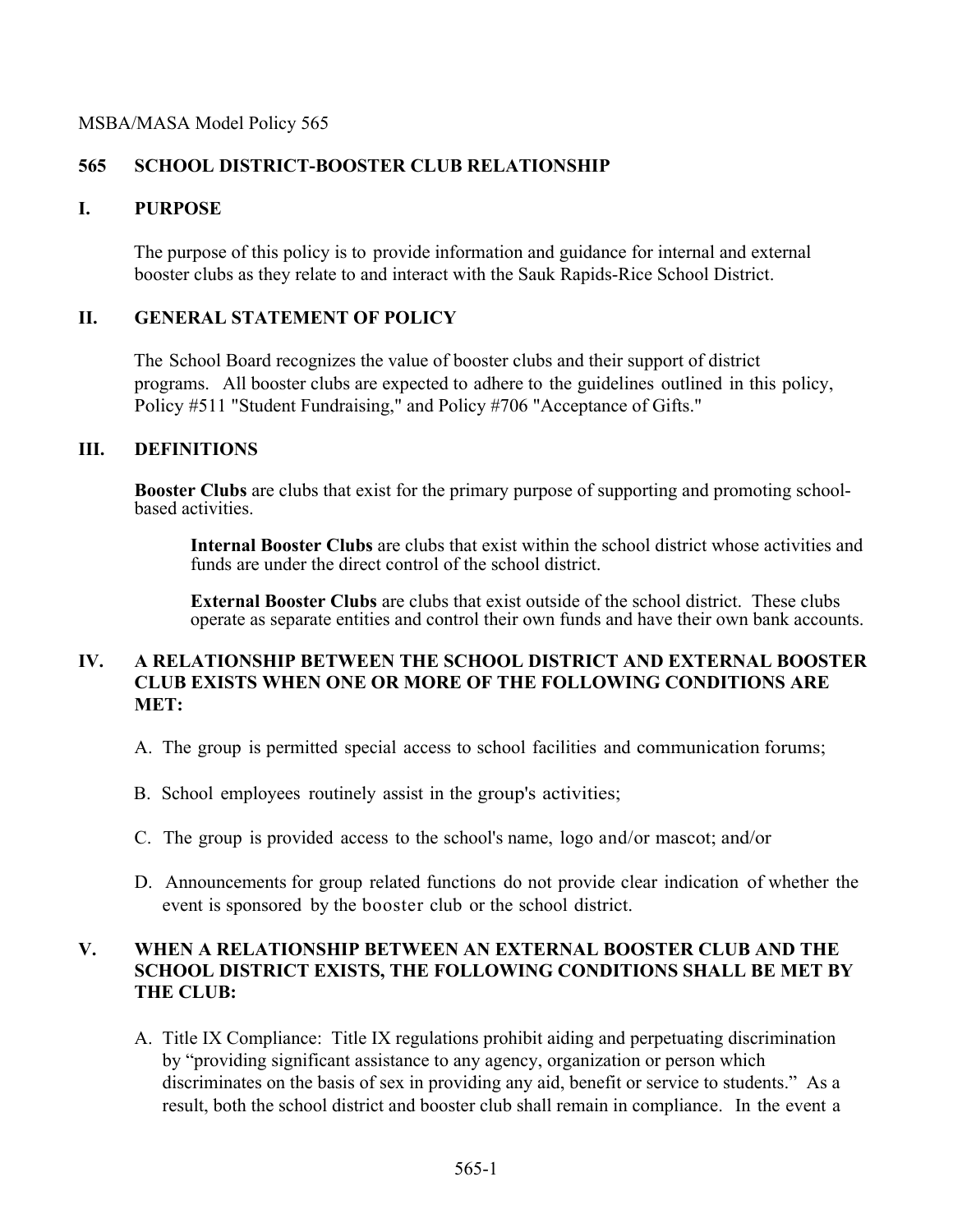contribution is determined to possibly create an imbalance in Title IX, the district shall require an equal contribution to maintain balance or deny the gift.

- B. Minnesota State High School League (MSHSL) Compliance: In the event that the activity benefiting from internal or external booster club support is a member of the MSHSL, all activities of and donations from the booster club shall meet MSHSL rules and regulations;
- C. Booster clubs shall not provide funding to student athletes for their participation in camps or clinics outside the regular season;
- D. Booster clubs that comply with the conditions addressed in this policy may be allowed the necessary use of the district name and logo;
- E. Announcements of events sponsored by a booster club shall clearly indicate that it is sponsored by the club and not by the school district;
- F. In the event a booster club donates money to fund a district approved coaching or directing position, the funds shall be donated to the school district and designated for such a purpose. If accepted and approved by the district, the coach shall be paid through its payroll system;
- G. In the event a booster club wishes to purchase equipment, the funds for the equipment shall be donated to and approved by the school district and designated for such a purpose. Once approved, the district may purchase the equipment;
- H. All donations of funds and equipment shall be made and accepted in accordance with School Board Policy 706 "Acceptance of Gifts;"
- I. All donations of funds and equipment become the sole property of the school district;
- J. All fundraising activities completed by a booster club shall comply with School Board Policy 511 "Student Fundraising;" and
- K. The sale of all food items sold through concessions or fundraising shall conform to Minnesota Department of Health regulations.

# **VI. THE SCHOOL DISTRICT STRONGLY RECOMMENDS THAT BOOSTER CLUBS:**

A. Maintain a general liability insurance policy that names the school district as an additional insured party. Such policy should be a comprehensive liability policy that includes property coverage, officer's liability, and bond coverage for the treasurer or fund custodian.